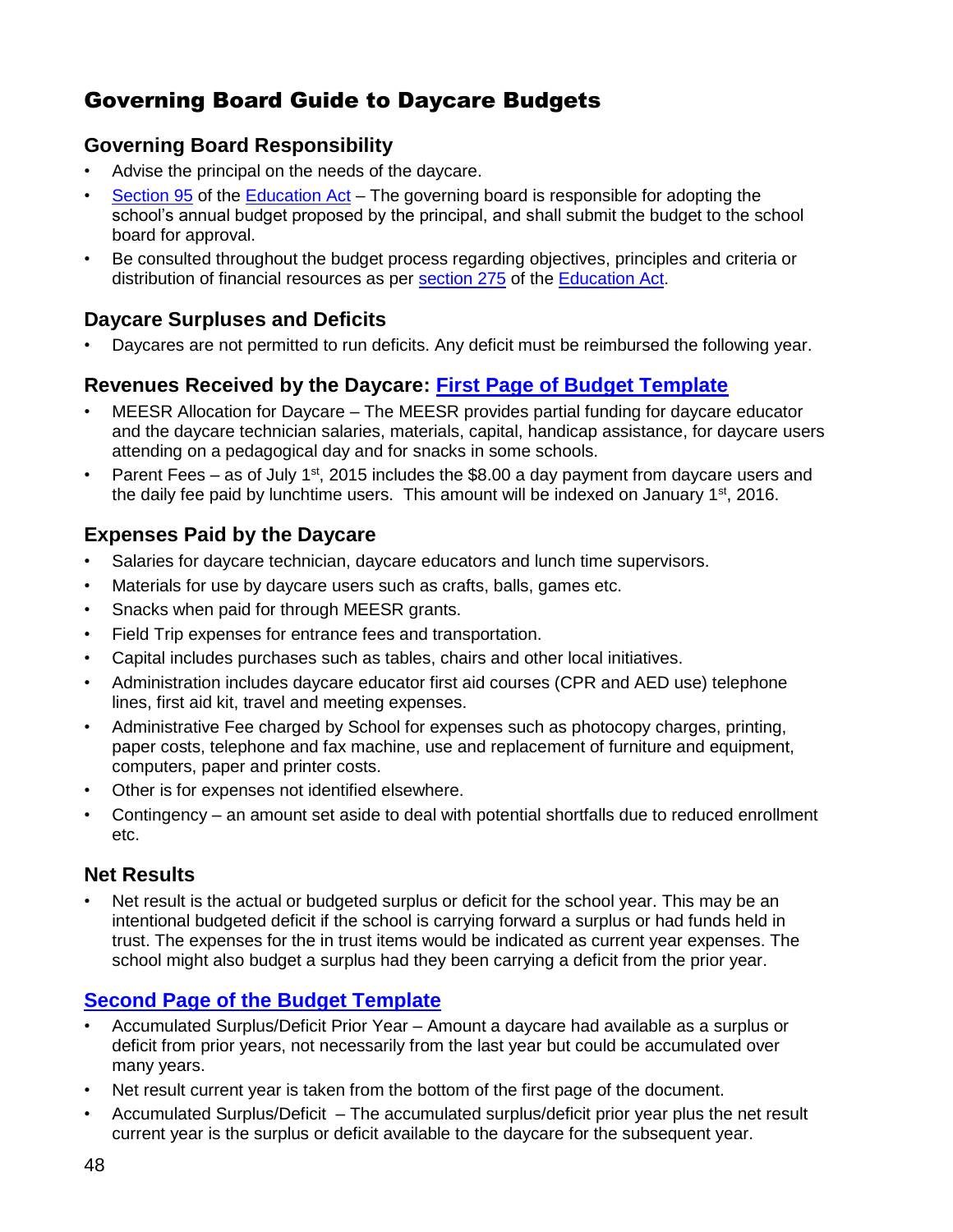<span id="page-1-0"></span>

|                                                                 |                     | lable 8: Budget lembiate Daycare |                             |                     | <b>CONFIDENTIAL</b>          |
|-----------------------------------------------------------------|---------------------|----------------------------------|-----------------------------|---------------------|------------------------------|
| SPORADIC DAYCARE + LUNCH ENROLMENT<br>REGULAR DAYCARE ENROLMENT |                     |                                  |                             |                     |                              |
|                                                                 |                     | June Proposed                    | November                    | March 31st          | - June<br>May                |
|                                                                 | 2014-2015<br>Actual | 2015-2016<br>Budget              | Revised Budget<br>2015-2016 | 2015-2016<br>Actual | Proposed Budget<br>2016-2017 |
| <b>REVENUES</b>                                                 |                     |                                  |                             |                     |                              |
| MELS ALLOCATION FOR DAYCARE                                     |                     |                                  |                             |                     |                              |
| Salaries, Materials                                             |                     |                                  | $\mathbf{I}$<br>↮           |                     |                              |
| Capital                                                         |                     |                                  | \$                          |                     |                              |
| Handicapped                                                     |                     |                                  | ï<br>$\rightarrow$          |                     |                              |
| Pedagogical Day                                                 |                     |                                  | $ \boldsymbol{\varphi} $ of |                     |                              |
| Snacks                                                          |                     |                                  | ı.                          |                     |                              |
| Pre-k                                                           |                     |                                  |                             |                     |                              |
| <b>PARENT FEES</b>                                              |                     |                                  |                             |                     |                              |
| Enrolment Revenue (daycare/lunch)                               |                     |                                  |                             |                     |                              |
| Other (ex: csst)                                                |                     |                                  |                             |                     |                              |
| <b>TOTAL REVENUES</b>                                           | ₩                   | ₩                                | ₩                           | ₩                   | ↮                            |
| EXPENSES                                                        |                     |                                  |                             |                     |                              |
| Salaries                                                        | $\mathbf{I}$<br>↮   |                                  |                             | ı<br>↮              |                              |
| Other salaries (ex: Verdun pre-k)                               | ↮                   |                                  |                             | ↮                   |                              |
| Materials                                                       | ÷.<br>$\frac{1}{2}$ |                                  |                             | $\theta$ $\theta$   |                              |
| Snacks                                                          |                     |                                  |                             |                     |                              |
| Field Trips                                                     |                     |                                  |                             |                     |                              |
| Capital purchases                                               | $\bigoplus$         |                                  |                             | $\rightarrow$       |                              |
| Administration                                                  | $\biguplus$         |                                  |                             | $\biguplus$         |                              |
| Admin. Fee charged by School                                    | $\bigoplus$         |                                  |                             | $\rightarrow$       |                              |
| Other                                                           | $\rightarrow$       |                                  |                             | ↮                   |                              |
| Contingency * (maximum 5% of total expenses)                    | $\frac{1}{2}$       |                                  |                             | $\mathbf{\Sigma}$   |                              |
| <b>TOTAL EXPENSES</b>                                           | ↮                   | ₩                                | ٠<br>₩                      | ₩                   | ₩                            |
| NET RESULTS                                                     | ₩                   | ₩                                | ₩                           | ↮                   | ₩                            |

 $^\star$  Contingency is an amount set aside for unexpected expenses during the year or to compensate for reductions in enrollment etc.

**Table 8: Budget Template Daycare 8: Budget Template Daycare**

Accounting Manual D-1.1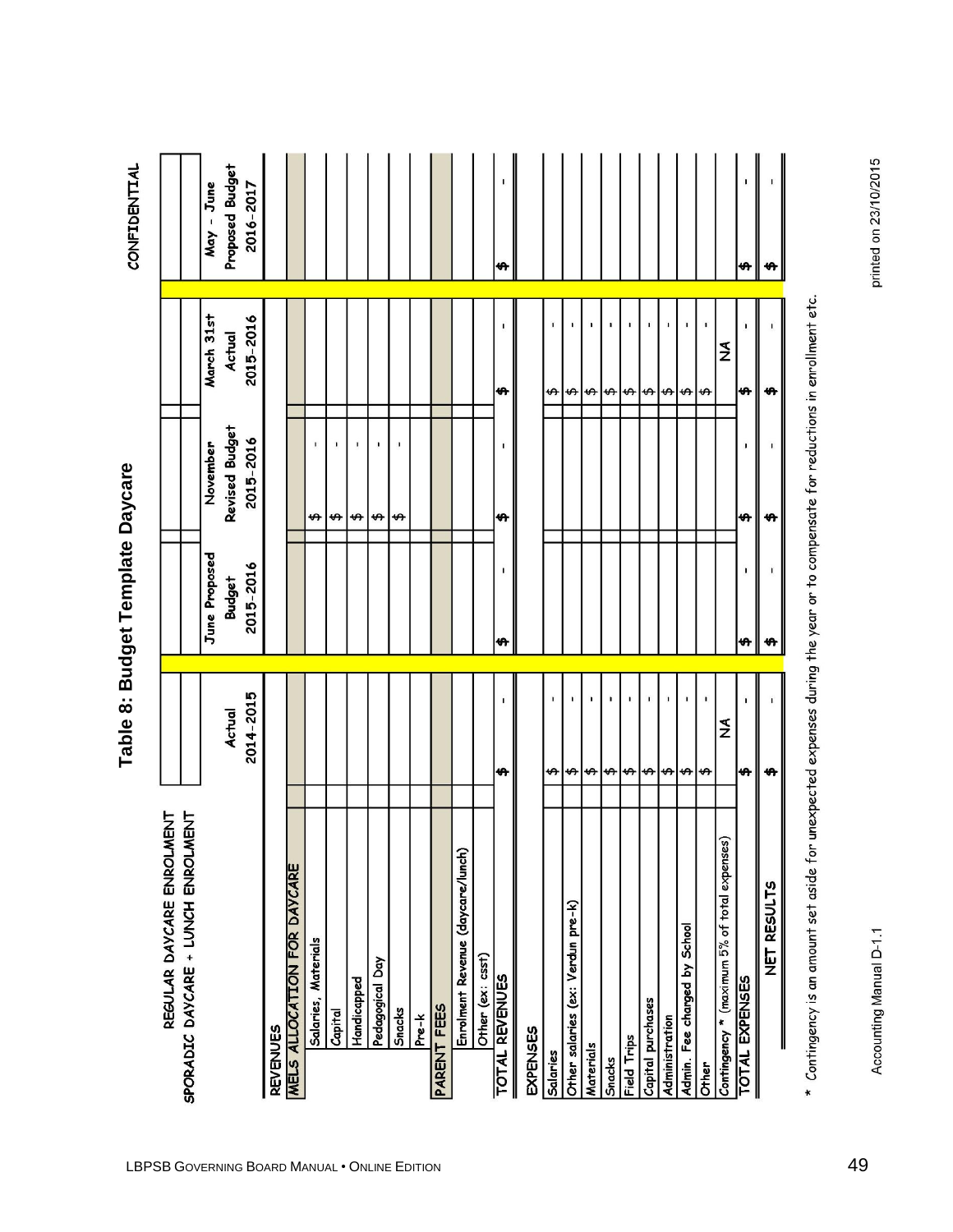<span id="page-2-0"></span>

| <b>CONFIDENTIAL</b> | Proposed Budget<br>May - June<br>2016-2017 |                                                       |                         |                             |                                                                                                                                                                                                                    |                                                                                     |                                                                                                                                                                     |
|---------------------|--------------------------------------------|-------------------------------------------------------|-------------------------|-----------------------------|--------------------------------------------------------------------------------------------------------------------------------------------------------------------------------------------------------------------|-------------------------------------------------------------------------------------|---------------------------------------------------------------------------------------------------------------------------------------------------------------------|
|                     |                                            |                                                       |                         |                             |                                                                                                                                                                                                                    |                                                                                     |                                                                                                                                                                     |
|                     |                                            |                                                       |                         | $\mathbf{I}$                |                                                                                                                                                                                                                    |                                                                                     |                                                                                                                                                                     |
|                     | March 31st<br>2015-2016<br>Actual          |                                                       |                         |                             |                                                                                                                                                                                                                    |                                                                                     |                                                                                                                                                                     |
|                     |                                            | ₩                                                     | ↮                       | ₩                           |                                                                                                                                                                                                                    |                                                                                     |                                                                                                                                                                     |
|                     |                                            |                                                       |                         | $\mathbf{I}$                |                                                                                                                                                                                                                    |                                                                                     |                                                                                                                                                                     |
|                     | Revised Budget<br>2015-2016<br>November    |                                                       |                         |                             |                                                                                                                                                                                                                    |                                                                                     |                                                                                                                                                                     |
|                     |                                            | ↮                                                     | ↮                       | 49                          |                                                                                                                                                                                                                    |                                                                                     |                                                                                                                                                                     |
|                     | June Proposed<br>2015-2016<br>Budget       |                                                       |                         |                             | Budget 2015-2016" has been completed, the template must be sent by<br>2015. Also, upon adoption of the "November Revised", please forward                                                                          | 2015-2016", template must be sent by e-mail by the Principal to                     |                                                                                                                                                                     |
|                     |                                            |                                                       |                         |                             |                                                                                                                                                                                                                    |                                                                                     |                                                                                                                                                                     |
|                     | 2014-2015<br>Actual                        |                                                       |                         | ī                           |                                                                                                                                                                                                                    |                                                                                     | Johanne Levac updated template<br>DEADLINE: June 30, 2016                                                                                                           |
|                     |                                            |                                                       |                         | ₩                           |                                                                                                                                                                                                                    |                                                                                     |                                                                                                                                                                     |
|                     |                                            |                                                       | ↮                       |                             |                                                                                                                                                                                                                    |                                                                                     |                                                                                                                                                                     |
|                     |                                            | - Prior<br>Accumulated Surplus/Deficit<br><b>Year</b> | NET RESULTS CURENT YEAR | Accumulated Surplus/Deficit | e-mail by the Principal to Johanne Levac, Daycare Manager & to Regional Director.<br>with the signed governing board resolution to your Regional Director.<br>When the "November Revised<br>DEADLINE: December 15, | Johanne Levac, Daycare Manager: DEADLINE: May 31st, 2016.<br>The "March 31st Actual | with the signed governing board resolution to your Regional Director. Please e-mail to<br>Upon adoption of the "May-June Proposed Budget 2016-2017", please forward |
|                     |                                            |                                                       |                         |                             |                                                                                                                                                                                                                    |                                                                                     |                                                                                                                                                                     |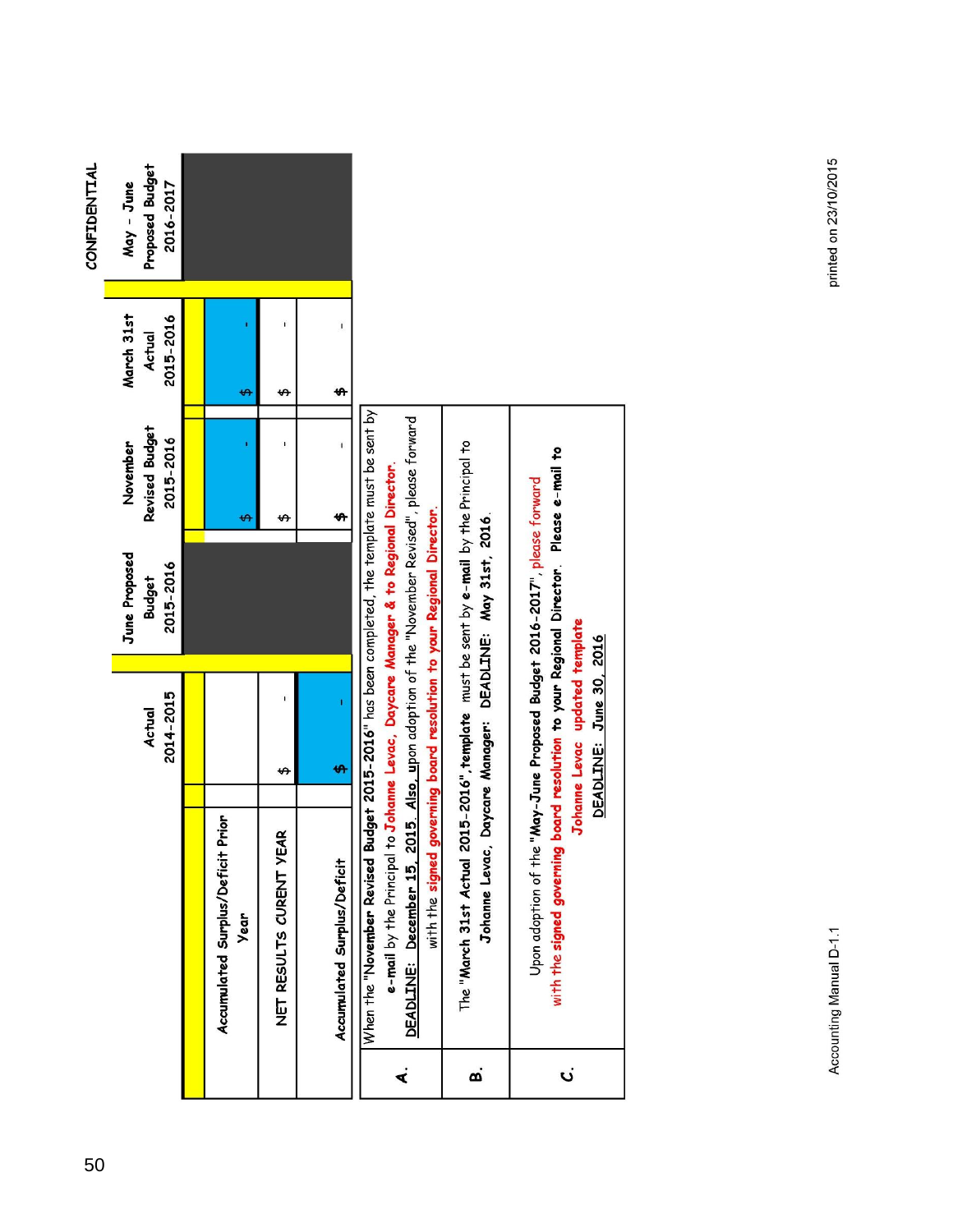#### **Table 9: Projected Daycare Budget Worksheet 2015-2016**

| Projected Daycare MELS Allocation                                                                            |                           |    |              |   |                         |                          |  |  |  |  |
|--------------------------------------------------------------------------------------------------------------|---------------------------|----|--------------|---|-------------------------|--------------------------|--|--|--|--|
| Number of regular students                                                                                   |                           |    |              |   |                         |                          |  |  |  |  |
| Less than 100 regular students                                                                               | $\times$                  |    | $$744.00 =$  |   | \$                      |                          |  |  |  |  |
| Between 100-199 regular students                                                                             | ×                         |    | $$600.00 =$  |   | \$                      |                          |  |  |  |  |
| 200+ regular students                                                                                        | x                         |    | $$400.00 =$  |   | \$                      |                          |  |  |  |  |
| Total Salaries :                                                                                             |                           |    |              | Ξ | \$                      |                          |  |  |  |  |
| 4yr. Old program, # of students                                                                              |                           |    |              |   |                         |                          |  |  |  |  |
| Total 4yr. Old program (Verdun Elem.Only)                                                                    | x                         |    | $1,455.00 =$ |   |                         |                          |  |  |  |  |
| 4 yr old full time kinder(Riverview)                                                                         | $\times$                  |    | $728.00 =$   |   |                         |                          |  |  |  |  |
| Reg. Handicapped student codes                                                                               |                           |    |              |   |                         |                          |  |  |  |  |
| (14, 23, 24, 36, 42, 44, 50, 53, 99)                                                                         | x                         |    | $4,288.00 =$ |   | $\frac{1}{2}$           |                          |  |  |  |  |
| (33, 34)                                                                                                     | x                         |    | $2,310.00 =$ |   |                         | $\overline{\phantom{a}}$ |  |  |  |  |
| Sporadic Handicapped (all codes above)                                                                       | ×                         | \$ | $1,816.00 =$ |   | $\frac{1}{2}$           |                          |  |  |  |  |
| Total Handicapped:                                                                                           |                           |    |              | Ξ | $\overline{\mathbf{F}}$ |                          |  |  |  |  |
| Hold back 15%                                                                                                | <b>Total Handicapped:</b> |    |              |   | \$                      |                          |  |  |  |  |
| Inner city funding nutrition                                                                                 |                           |    |              |   |                         |                          |  |  |  |  |
| Total # reg. Student:                                                                                        | ×                         | \$ | $103.00 =$   |   | \$                      |                          |  |  |  |  |
| First Aid is now included with the regular allocation                                                        |                           |    |              |   |                         |                          |  |  |  |  |
|                                                                                                              |                           |    |              |   |                         |                          |  |  |  |  |
| <b>OTHER CALCULATION:</b>                                                                                    |                           |    |              |   |                         |                          |  |  |  |  |
| Capital Grant:                                                                                               |                           |    |              |   |                         |                          |  |  |  |  |
| $\#Reg.$ As of Sept. 30/14                                                                                   | $\times$                  | \$ | $25.29 =$    |   |                         |                          |  |  |  |  |
| Pedagogical Days: (Projected for 15/16)<br>#of estimated student, multiply by<br># of ped days for the year: | x                         | \$ | $7.93 =$     |   |                         |                          |  |  |  |  |
| The following will be reported directly on your Daycare Template                                             |                           |    |              |   |                         |                          |  |  |  |  |
|                                                                                                              |                           |    |              |   |                         |                          |  |  |  |  |
|                                                                                                              | (November revised)        |    |              |   |                         |                          |  |  |  |  |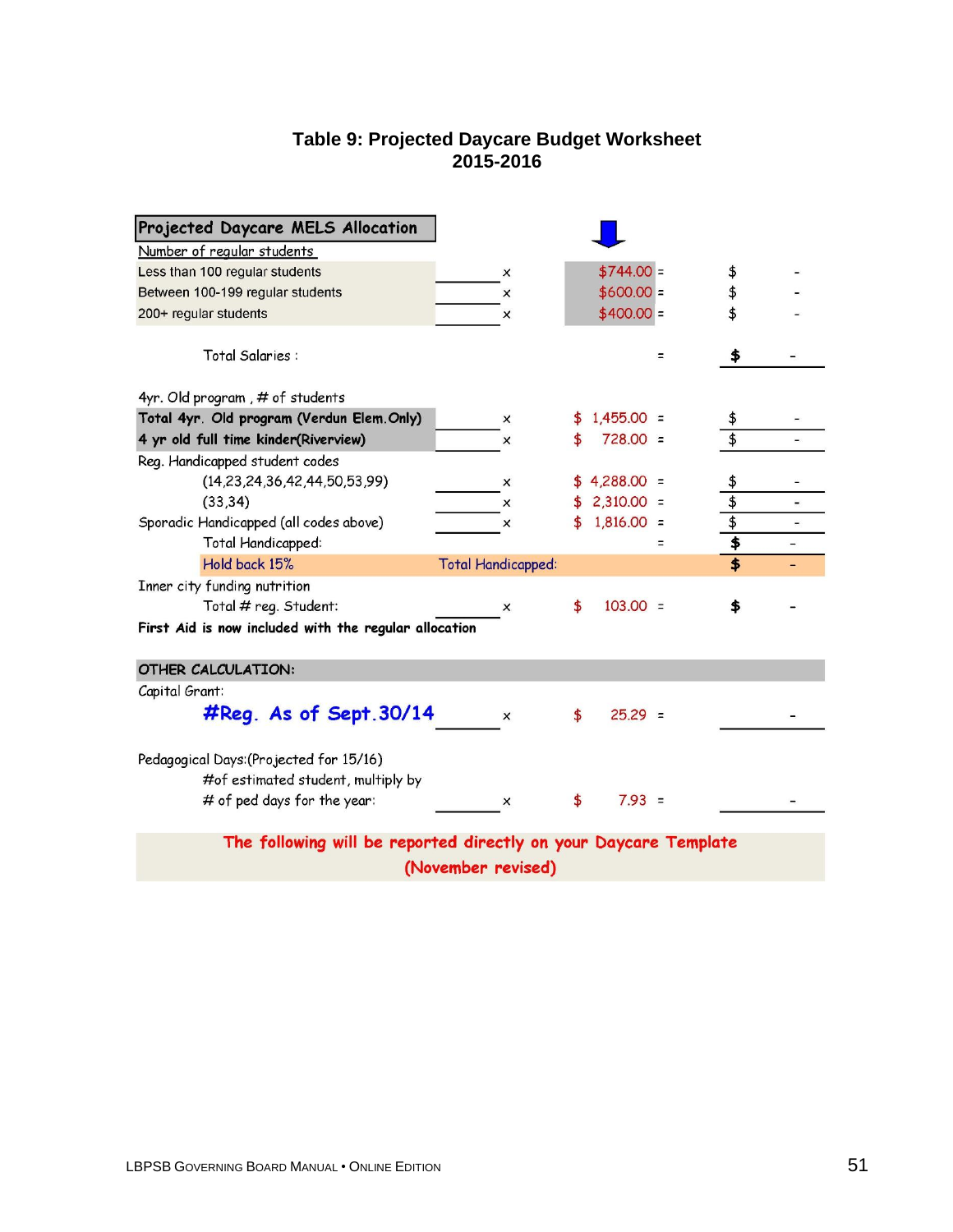# Template for Governing Board Resolution to Acknowledge Receipt of the November Daycare and Lunchtime Revised Budget

(To be printed on the school letterhead)

WHEREAS school board procedures state that principals propose and governing boards adopt the "November revised" budget for the current year prior to December 15<sup>th</sup>, and

WHEREAS the school board daycare and lunch program template includes the prior year actual financial information to assist in the preparation of the November revised budget; and

WHEREAS the governing board of SAMPLE SCHOOL has reviewed the financial statements showing revenues of \$XXXX and expenses of \$XXXX, and giving a net result of \$XXX (please put in parenthesis if a deficit), and a cumulative non reserved surplus (deficit) as at June 30, 2015 of \$XXX; and

WHEREAS the governing board of SAMPLE SCHOOL has reviewed the proposed 2015-2016 November revised budget as submitted by the principal at the (date) 2015 governing board meeting, showing revenues of \$XXX and expenses of \$XXX and giving a budget net result of \$XXX (please put in parenthesis if a deficit), and a cumulative budgeted surplus (deficit) of \$XXXX; and

WHEREFORE BE IT RESOLVED that, on a motion by (name), seconded by (name), that the November revised budget for the 2015-2016 school year be accepted.

(name), Chairperson of Governing Board (name), Principal

\_\_\_\_\_\_\_\_\_\_\_\_\_\_\_\_\_\_\_\_\_\_\_\_\_\_\_\_\_\_\_\_\_ \_\_\_\_\_\_\_\_\_\_\_\_\_\_\_\_\_\_\_\_

date

 $\overline{\phantom{a}}$  , where  $\overline{\phantom{a}}$